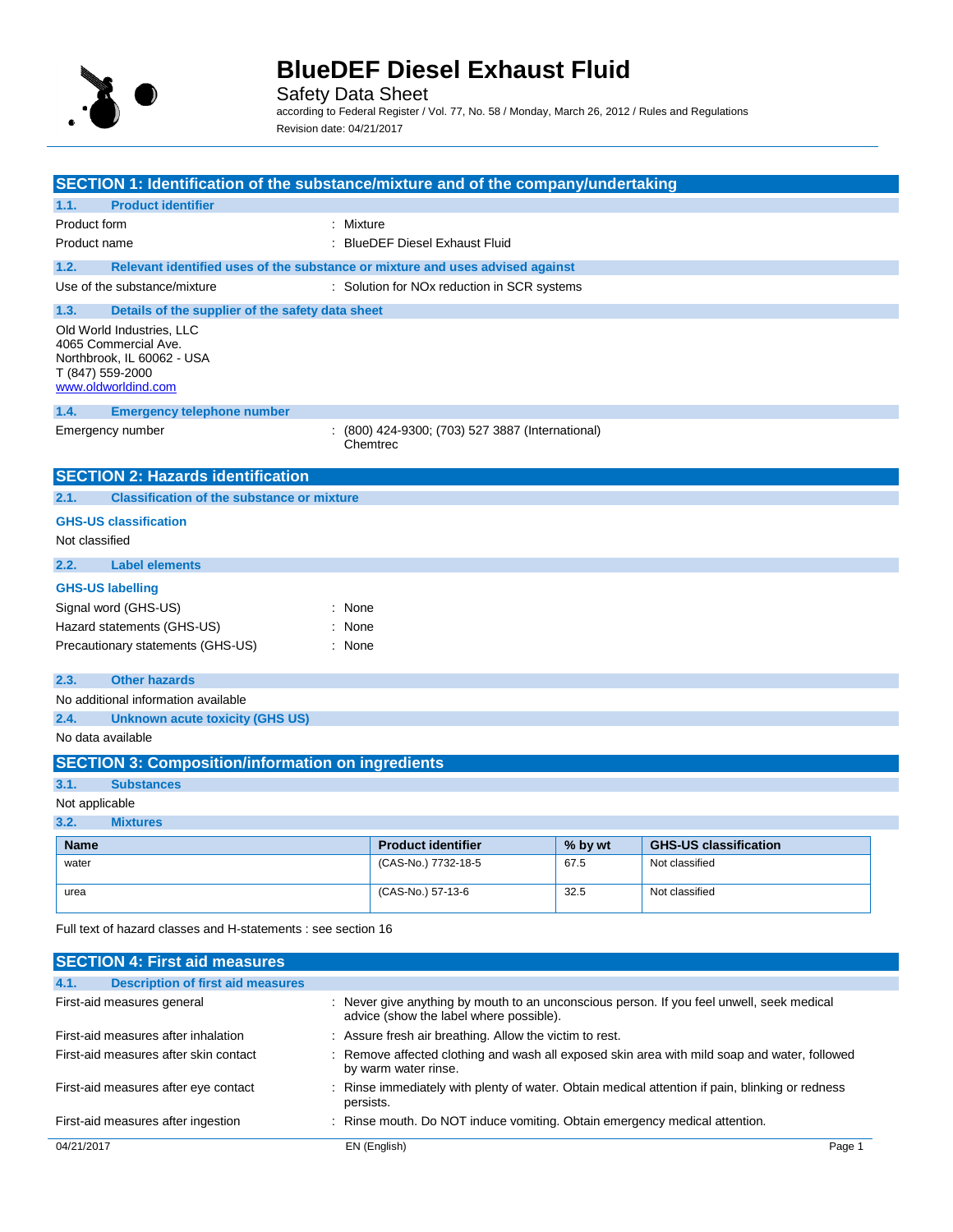Safety Data Sheet

according to Federal Register / Vol. 77, No. 58 / Monday, March 26, 2012 / Rules and Regulations

| 4.2.<br>Most important symptoms and effects, both acute and delayed                                                                                                                                                                                      |                                                                                                                                                                                                       |  |  |  |  |
|----------------------------------------------------------------------------------------------------------------------------------------------------------------------------------------------------------------------------------------------------------|-------------------------------------------------------------------------------------------------------------------------------------------------------------------------------------------------------|--|--|--|--|
| Symptoms/effects<br>: Not expected to present a significant hazard under anticipated conditions of normal use.                                                                                                                                           |                                                                                                                                                                                                       |  |  |  |  |
| 4.3.<br>Indication of any immediate medical attention and special treatment needed<br>No additional information available                                                                                                                                |                                                                                                                                                                                                       |  |  |  |  |
|                                                                                                                                                                                                                                                          |                                                                                                                                                                                                       |  |  |  |  |
|                                                                                                                                                                                                                                                          | <b>SECTION 5: Fire-fighting measures</b>                                                                                                                                                              |  |  |  |  |
| <b>Extinguishing media</b><br>5.1.                                                                                                                                                                                                                       |                                                                                                                                                                                                       |  |  |  |  |
| Suitable extinguishing media                                                                                                                                                                                                                             | : Foam. Dry powder. Carbon dioxide. Sand.                                                                                                                                                             |  |  |  |  |
| Unsuitable extinguishing media                                                                                                                                                                                                                           | : Do not use a heavy water stream.                                                                                                                                                                    |  |  |  |  |
| 5.2.                                                                                                                                                                                                                                                     | Special hazards arising from the substance or mixture                                                                                                                                                 |  |  |  |  |
| No additional information available                                                                                                                                                                                                                      |                                                                                                                                                                                                       |  |  |  |  |
| 5.3.                                                                                                                                                                                                                                                     | Special protective equipment and precautions for fire-fighters                                                                                                                                        |  |  |  |  |
| Firefighting instructions                                                                                                                                                                                                                                | : Use water spray or fog for cooling exposed containers. Exercise caution when fighting any<br>chemical fire. Prevent fire fighting water from entering the environment.                              |  |  |  |  |
| Protection during firefighting                                                                                                                                                                                                                           | : Do not enter fire area without proper protective equipment, including respiratory protection.                                                                                                       |  |  |  |  |
| <b>SECTION 6: Accidental release measures</b>                                                                                                                                                                                                            |                                                                                                                                                                                                       |  |  |  |  |
| 6.1.                                                                                                                                                                                                                                                     | Personal precautions, protective equipment and emergency procedures                                                                                                                                   |  |  |  |  |
| General measures                                                                                                                                                                                                                                         | : The EPA has no established reportable quantity for spills for this material, secondary                                                                                                              |  |  |  |  |
|                                                                                                                                                                                                                                                          | containment is not specified.                                                                                                                                                                         |  |  |  |  |
| 6.1.1.<br>For non-emergency personnel                                                                                                                                                                                                                    |                                                                                                                                                                                                       |  |  |  |  |
| <b>Emergency procedures</b>                                                                                                                                                                                                                              | : Evacuate unnecessary personnel.                                                                                                                                                                     |  |  |  |  |
| 6.1.2.<br>For emergency responders                                                                                                                                                                                                                       |                                                                                                                                                                                                       |  |  |  |  |
| Protective equipment                                                                                                                                                                                                                                     | : Equip cleanup crew with proper protection.                                                                                                                                                          |  |  |  |  |
| Emergency procedures                                                                                                                                                                                                                                     | : Ventilate area.                                                                                                                                                                                     |  |  |  |  |
| 6.2.<br><b>Environmental precautions</b>                                                                                                                                                                                                                 |                                                                                                                                                                                                       |  |  |  |  |
|                                                                                                                                                                                                                                                          | Prevent entry to sewers and public waters. Notify authorities if liquid enters sewers or public waters.                                                                                               |  |  |  |  |
| 6.3.                                                                                                                                                                                                                                                     | Methods and material for containment and cleaning up                                                                                                                                                  |  |  |  |  |
| : Soak up spills with inert solids, such as clay or diatomaceous earth as soon as possible. Collect<br>Methods for cleaning up<br>spillage. Store away from other materials. For minor spillages wash down with excess of water.<br>Mop up small spills. |                                                                                                                                                                                                       |  |  |  |  |
| <b>Reference to other sections</b><br>6.4.                                                                                                                                                                                                               |                                                                                                                                                                                                       |  |  |  |  |
|                                                                                                                                                                                                                                                          | See Heading 8. Exposure controls and personal protection.                                                                                                                                             |  |  |  |  |
| <b>SECTION 7: Handling and storage</b>                                                                                                                                                                                                                   |                                                                                                                                                                                                       |  |  |  |  |
| 7.1.<br><b>Precautions for safe handling</b>                                                                                                                                                                                                             |                                                                                                                                                                                                       |  |  |  |  |
| Precautions for safe handling                                                                                                                                                                                                                            | : Wash hands and other exposed areas with mild soap and water before eating, drinking or<br>smoking and when leaving work. Provide good ventilation in process area to prevent formation<br>of vapor. |  |  |  |  |
| 7.2.                                                                                                                                                                                                                                                     | Conditions for safe storage, including any incompatibilities                                                                                                                                          |  |  |  |  |
| Storage conditions                                                                                                                                                                                                                                       | : Keep only in the original container in a cool, well ventilated place away from : Direct sunlight,<br>Heat sources. Keep container closed when not in use.                                           |  |  |  |  |
| Incompatible products                                                                                                                                                                                                                                    | Strong bases. Strong acids.                                                                                                                                                                           |  |  |  |  |
| Incompatible materials                                                                                                                                                                                                                                   | : Sources of ignition. Direct sunlight.                                                                                                                                                               |  |  |  |  |
| 7.3.<br><b>Specific end use(s)</b>                                                                                                                                                                                                                       |                                                                                                                                                                                                       |  |  |  |  |
|                                                                                                                                                                                                                                                          | No additional information available                                                                                                                                                                   |  |  |  |  |
|                                                                                                                                                                                                                                                          | <b>SECTION 8: Exposure controls/personal protection</b>                                                                                                                                               |  |  |  |  |
| <b>Control parameters</b><br>8.1.                                                                                                                                                                                                                        |                                                                                                                                                                                                       |  |  |  |  |
| No additional information available                                                                                                                                                                                                                      |                                                                                                                                                                                                       |  |  |  |  |
| <b>Appropriate engineering controls</b><br>8.2.                                                                                                                                                                                                          |                                                                                                                                                                                                       |  |  |  |  |
| No additional information available                                                                                                                                                                                                                      |                                                                                                                                                                                                       |  |  |  |  |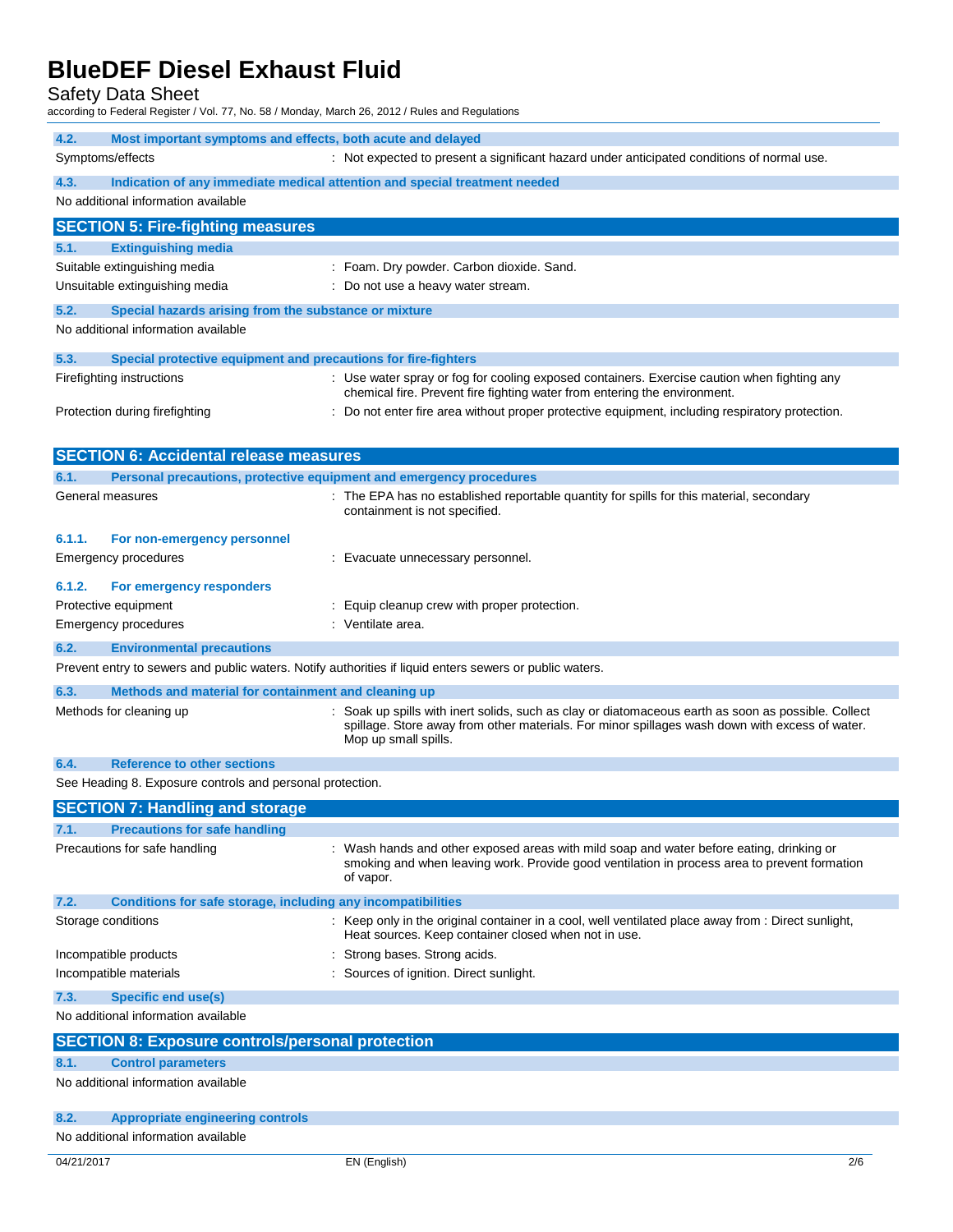Safety Data Sheet

according to Federal Register / Vol. 77, No. 58 / Monday, March 26, 2012 / Rules and Regulations

**8.3. Individual protection measures/Personal protective equipment**

### **Personal protective equipment:**

Avoid all unnecessary exposure. Gloves. Protective goggles.

#### **Hand protection:**

Wear protective gloves

### **Eye protection:**

Chemical goggles or safety glasses

### **Respiratory protection:**

Wear appropriate mask



### **Other information:**

Do not eat, drink or smoke during use.

| <b>SECTION 9: Physical and chemical properties</b>                                                                                                                                                                             |                                   |  |  |
|--------------------------------------------------------------------------------------------------------------------------------------------------------------------------------------------------------------------------------|-----------------------------------|--|--|
| Information on basic physical and chemical properties<br>9.1.                                                                                                                                                                  |                                   |  |  |
| Physical state                                                                                                                                                                                                                 | : Liquid                          |  |  |
| Color                                                                                                                                                                                                                          | Colorless                         |  |  |
| Odor                                                                                                                                                                                                                           | characteristic ammonia odor       |  |  |
| Odor threshold                                                                                                                                                                                                                 | No data available                 |  |  |
| рH                                                                                                                                                                                                                             | $: 9 - 10$                        |  |  |
| Relative evaporation rate (butylacetate=1)                                                                                                                                                                                     | : < 1                             |  |  |
| Freezing point                                                                                                                                                                                                                 | : -11 °C (12 °F)                  |  |  |
| Boiling point                                                                                                                                                                                                                  | > 100 °C (212 °F)                 |  |  |
| Flash point                                                                                                                                                                                                                    | No data available                 |  |  |
| Auto-ignition temperature                                                                                                                                                                                                      | No data available                 |  |  |
| Decomposition temperature                                                                                                                                                                                                      | No data available                 |  |  |
| Flammability (solid, gas)                                                                                                                                                                                                      | No data available                 |  |  |
| Vapor pressure                                                                                                                                                                                                                 | Not Applicable                    |  |  |
| Relative vapor density at 20 °C                                                                                                                                                                                                | $: 0.6$ H <sub>2O</sub> , $>1$    |  |  |
| <b>Specific Gravity</b>                                                                                                                                                                                                        | 1.09                              |  |  |
| Solubility                                                                                                                                                                                                                     | Soluble in water.<br>Water: 100 % |  |  |
| Log Pow                                                                                                                                                                                                                        | No data available                 |  |  |
| Log Kow                                                                                                                                                                                                                        | No data available                 |  |  |
| Viscosity, kinematic                                                                                                                                                                                                           | No data available                 |  |  |
| Viscosity, dynamic                                                                                                                                                                                                             | No data available                 |  |  |
| <b>Explosive properties</b>                                                                                                                                                                                                    | No data available                 |  |  |
| Oxidizing properties                                                                                                                                                                                                           | No data available                 |  |  |
| <b>Explosive limits</b>                                                                                                                                                                                                        | No data available                 |  |  |
| 9.2.<br><b>Other information</b>                                                                                                                                                                                               |                                   |  |  |
| Note that a statement of the fact of the fact of the fact of the fact of the fact of the fact of the fact of the fact of the fact of the fact of the fact of the fact of the fact of the fact of the fact of the fact of the f |                                   |  |  |

No additional information available

### **SECTION 10: Stability and reactivity**

### **10.1. Reactivity**

No additional information available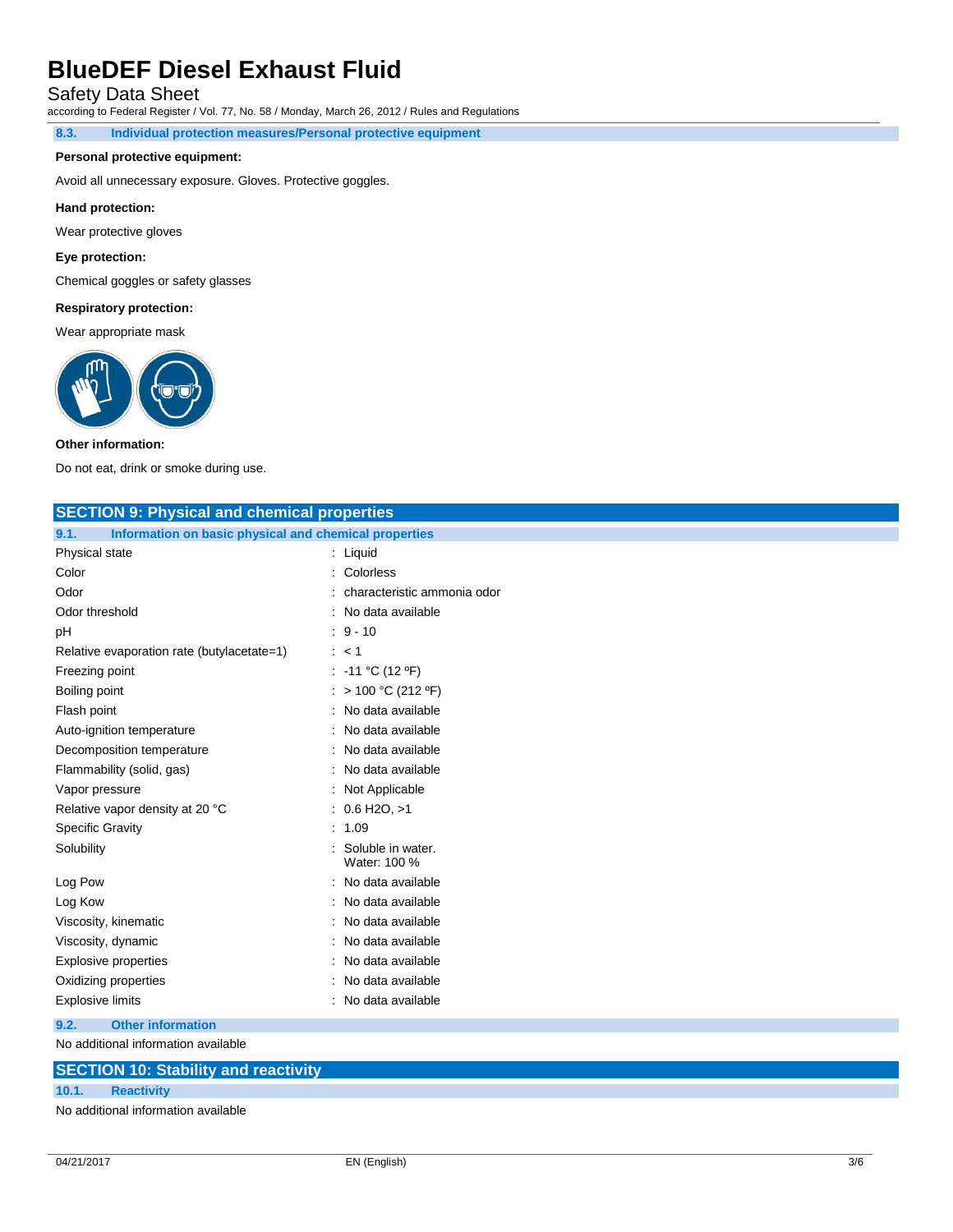Safety Data Sheet

according to Federal Register / Vol. 77, No. 58 / Monday, March 26, 2012 / Rules and Regulations

| 10.2.<br><b>Chemical stability</b>                                                |                                                                                                                           |  |  |  |  |
|-----------------------------------------------------------------------------------|---------------------------------------------------------------------------------------------------------------------------|--|--|--|--|
| Stable under normal conditions.                                                   |                                                                                                                           |  |  |  |  |
| 10.3.<br><b>Possibility of hazardous reactions</b>                                |                                                                                                                           |  |  |  |  |
| Not established.                                                                  |                                                                                                                           |  |  |  |  |
| 10.4.<br><b>Conditions to avoid</b>                                               |                                                                                                                           |  |  |  |  |
|                                                                                   |                                                                                                                           |  |  |  |  |
| No additional information available                                               |                                                                                                                           |  |  |  |  |
| 10.5.<br><b>Incompatible materials</b>                                            |                                                                                                                           |  |  |  |  |
| Strong acids. Strong bases. oxidizing agents (peroxides, chromates, dichromates). |                                                                                                                           |  |  |  |  |
| <b>Hazardous decomposition products</b><br>10.6.                                  |                                                                                                                           |  |  |  |  |
| Carbon monoxide, Carbon dioxide, Fume,                                            |                                                                                                                           |  |  |  |  |
| <b>SECTION 11: Toxicological information</b>                                      |                                                                                                                           |  |  |  |  |
| 11.1.<br>Information on toxicological effects                                     |                                                                                                                           |  |  |  |  |
| Acute toxicity                                                                    | : Not classified                                                                                                          |  |  |  |  |
|                                                                                   |                                                                                                                           |  |  |  |  |
| urea (57-13-6)                                                                    |                                                                                                                           |  |  |  |  |
| LD50 oral rat                                                                     | 8,471.00 mg/kg (Rat; OECD 401: Acute Oral Toxicity; Literature study; 14300 mg/kg<br>bodyweight; Rat; Experimental value) |  |  |  |  |
| LD50 dermal rat                                                                   | > 3,200.00 mg/kg (Rat; Literature study)                                                                                  |  |  |  |  |
| LD50 dermal rabbit                                                                | > 21,000.00 mg/kg (Rabbit; Literature study)                                                                              |  |  |  |  |
| ATE US (oral)                                                                     | 8,471.00 mg/kg bodyweight                                                                                                 |  |  |  |  |
| Skin corrosion/irritation                                                         | Not classified                                                                                                            |  |  |  |  |
|                                                                                   | pH: 9 - 10                                                                                                                |  |  |  |  |
|                                                                                   |                                                                                                                           |  |  |  |  |
| Serious eye damage/irritation                                                     | Not classified                                                                                                            |  |  |  |  |
|                                                                                   | pH: 9 - 10                                                                                                                |  |  |  |  |
| Respiratory or skin sensitisation                                                 | Not classified                                                                                                            |  |  |  |  |
| Germ cell mutagenicity                                                            | Not classified                                                                                                            |  |  |  |  |
| Carcinogenicity                                                                   | Not classified                                                                                                            |  |  |  |  |
|                                                                                   |                                                                                                                           |  |  |  |  |
| Reproductive toxicity                                                             | : Not classified                                                                                                          |  |  |  |  |
| Specific target organ toxicity (single exposure)                                  | : Not classified                                                                                                          |  |  |  |  |
| Specific target organ toxicity (repeated<br>exposure)                             | : Not classified                                                                                                          |  |  |  |  |
| Aspiration hazard                                                                 | : Not classified                                                                                                          |  |  |  |  |
| Potential adverse human health effects and<br>symptoms                            | : Based on available data, the classification criteria are not met.                                                       |  |  |  |  |

| 12.1.<br><b>Toxicity</b> |                                                                                |
|--------------------------|--------------------------------------------------------------------------------|
| urea (57-13-6)           |                                                                                |
| LC50 fish 1              | > 6,810.00 mg/l (LC50; 96 h; Leuciscus idus; Static system)                    |
| EC50 Daphnia 1           | > 10,000.00 mg/l (EC50; 48 h; Daphnia magna)                                   |
| Threshold limit algae 1  | > 10000 mg/l (EC0; 168 h; Scenedesmus quadricauda; Static system; Fresh water) |

| urea (57-13-6)                |                                                                       |  |
|-------------------------------|-----------------------------------------------------------------------|--|
| Persistence and degradability | Inherently biodegradable. Hydrolysis in water. Highly mobile in soil. |  |
| <b>ThOD</b>                   | 0.27 g O $_2$ /g substance                                            |  |

**12.3. Bioaccumulative potential**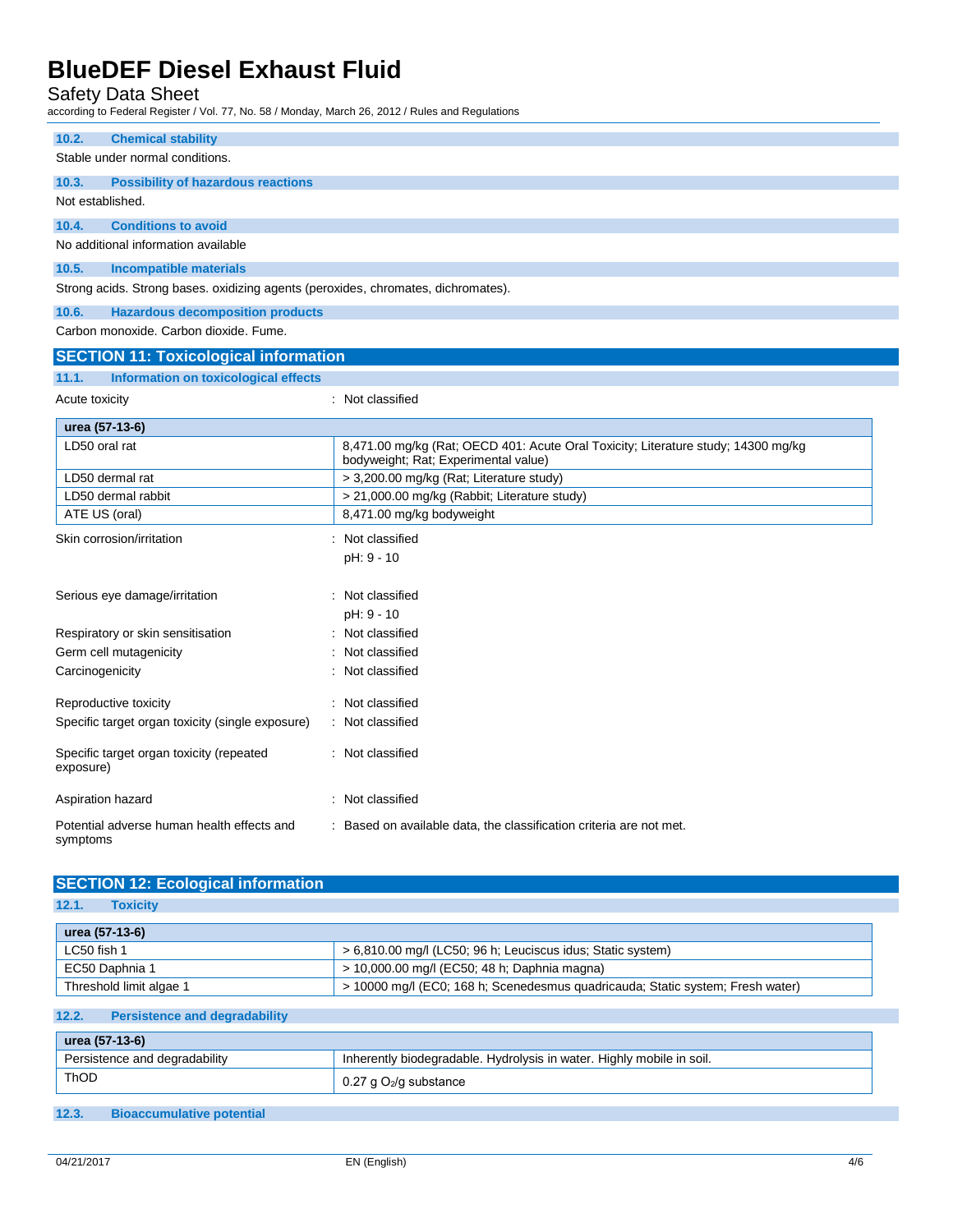## Safety Data Sheet

according to Federal Register / Vol. 77, No. 58 / Monday, March 26, 2012 / Rules and Regulations

| urea (57-13-6)                |                                                                    |  |
|-------------------------------|--------------------------------------------------------------------|--|
| BCF fish 1                    | 1.00 (BCF; 72 h; Brachydanio rerio)                                |  |
| BCF other aquatic organisms 1 | 11.700.00 (BCF)                                                    |  |
| Log Pow                       | < -1.73 (Experimental value; EU Method A.8: Partition Coefficient) |  |
| Bioaccumulative potential     | Bioaccumulation: not applicable.                                   |  |

### **12.4. Mobility in soil**

| urea (57-13-6)   |                                      |  |
|------------------|--------------------------------------|--|
| Mobility in soil | Not applicable                       |  |
| Log Koc          | Koc, 0.037-0.064; Experimental value |  |

| 12.5.             | <b>Other adverse effects</b> |                                                                              |
|-------------------|------------------------------|------------------------------------------------------------------------------|
|                   | Effect on ozone layer        | : No additional information available                                        |
|                   | Effect on global warming     | : No known effects from this product.<br>No additional information available |
| Other information |                              | : Avoid release to the environment.                                          |

|                           | <b>SECTION 13: Disposal considerations</b> |                                                                                                                                                                                                                    |
|---------------------------|--------------------------------------------|--------------------------------------------------------------------------------------------------------------------------------------------------------------------------------------------------------------------|
| 13.1.                     | Waste treatment methods                    |                                                                                                                                                                                                                    |
|                           | Product/Packaging disposal recommendations | : As a non-hazardous liquid waste, it should be solidified with stabilizing agents such as sand, fly<br>ash, or clay absorbent, so that no free liquid remains before disposal to an industrial waste<br>landfill. |
| Ecology - waste materials |                                            | : Avoid release to the environment.                                                                                                                                                                                |

## **SECTION 14: Transport information**

### **Department of Transportation (DOT)**

In accordance with DOT

### Not regulated

### **Transportation of Dangerous Goods**

**Refer to current TDG Canada for further Canadian regulations**

### **ADR**

Not regulated

### **Transport by sea**

Not regulated

## **Air transport**

Not regulated

| <b>SECTION 15: Regulatory information</b>                                 |  |                                                                                                |  |  |
|---------------------------------------------------------------------------|--|------------------------------------------------------------------------------------------------|--|--|
| 15.1. US Federal regulations                                              |  |                                                                                                |  |  |
| <b>BlueDEF Diesel Exhaust Fluid</b>                                       |  |                                                                                                |  |  |
| <b>EPA TSCA Regulatory Flag</b>                                           |  | Toxic Substances Control Act (TSCA): The intentional ingredients of this<br>product are listed |  |  |
| <b>CERCLA RQ</b>                                                          |  | None. This material is not classified as hazardous under U.S. EPA<br>regulations.              |  |  |
| SARA Section 302 Threshold Planning Quantity (TPQ)                        |  | No extremely hazardous substances are in this product.                                         |  |  |
| SARA Section 311/312 Hazard Classes                                       |  | Urea. No hazards resulting from the material as supplied.                                      |  |  |
| urea (57-13-6)                                                            |  |                                                                                                |  |  |
| <b>EPA TSCA Regulatory Flag</b>                                           |  | Toxic Substances Control Act (TSCA): The intentional ingredients of this product are listed    |  |  |
| SARA Section 311/312 Hazard Classes                                       |  | Immediate (acute) health hazard                                                                |  |  |
| water (7732-18-5)                                                         |  |                                                                                                |  |  |
| Listed on the United States TSCA (Toxic Substances Control Act) inventory |  |                                                                                                |  |  |